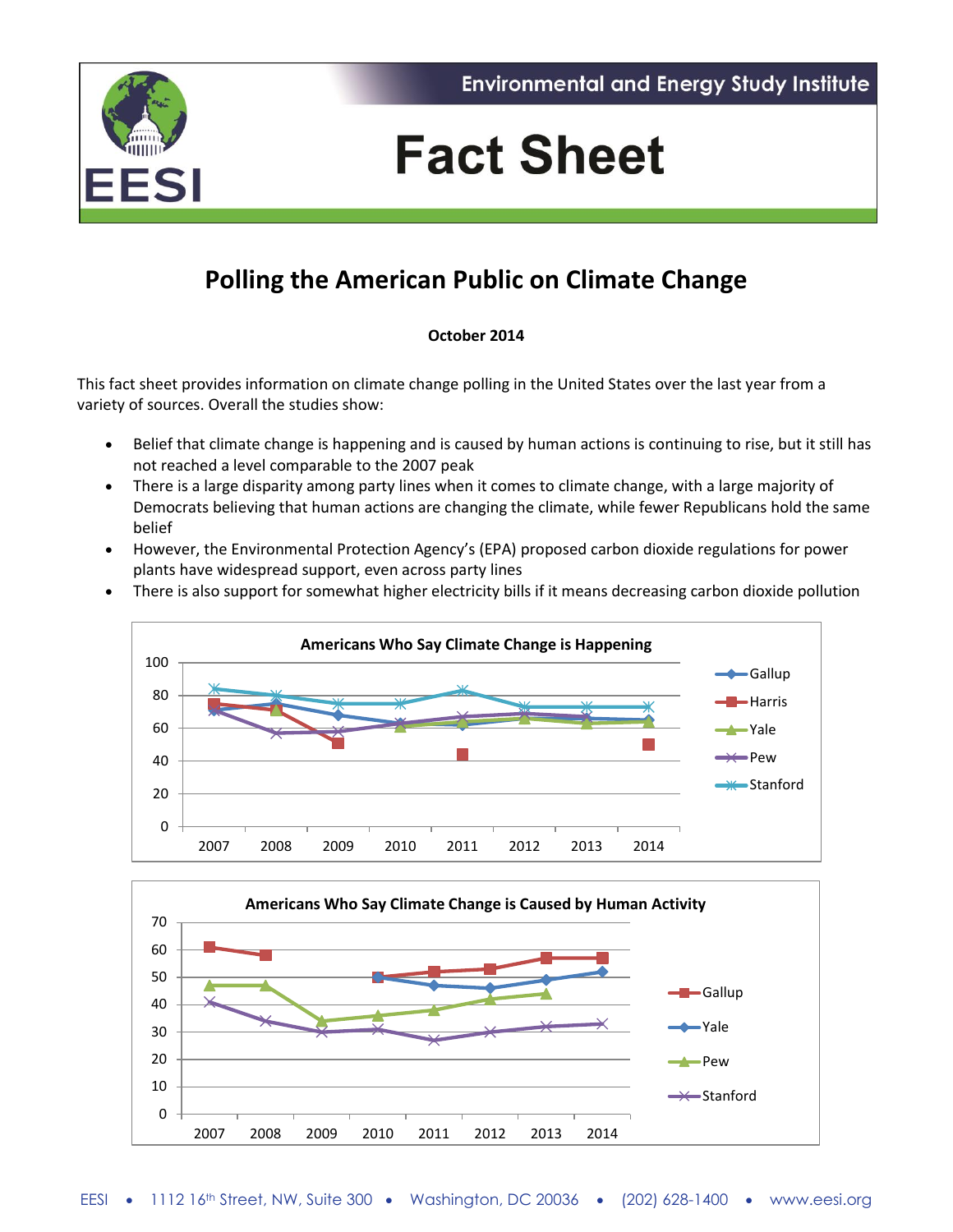

[CBS News/New York Times](http://www.nytimes.com/2014/09/23/science/global-warming-concerns-grow.html) September 10-14, 2014 Sample: 1,000 American adults

Reduced CO2 States to Limit Reduction/

C<sub>O2</sub>

Requiring

**Views on EPA Regulation ABC News/Washington Post Poll June 2, 2014**

CO2

■ Support Oppose

\$20 Increase in Energy Costs

- **54% of Americans said global warming is happening, and caused by human behavior; 31% said global warming is happening because of natural causes**
- 42% said global warming is an "imminent threat"
- 61% of Democrats and 26% of Republicans said global warming is having impacts right now

[Pew Research/USA Today](http://www.people-press.org/files/2014/08/8-28-14-Obama-and-Foreign-Affairs-release.pdf) August 20-24, 2014 Sample: 1,501 American adults

- **48% of those surveyed said climate change is a "major threat" to the United States; 30% said it was a "minor threat"**
- 68% of registered Democrats view climate change as one of the greatest threats to the United States, compared to 25% of Republicans

[Quinnipiac University](http://www.quinnipiac.edu/news-and-events/quinnipiac-university-poll/national/release-detail?ReleaseID=2057) June 24-30, 2014 Sample: 1,446 registered American voters

Requiring

Plants

- **58% of voters support federal government limitations on greenhouse gas emissions from power plants**
- 30% of voters do not support federal government limits on greenhouse gas emissions from power plants

- **67% of Americans support the carbon regulations proposed by President Obama and the Environmental Protection Agency (EPA)**
- 31% of Americans believe immediate action should be taken to combat climate change
- 57% approve of a proposal that would curb greenhouse gas emissions from companies, even if it leads to higher energy bills

### [Bloomberg National Poll](http://www.bloomberg.com/infographics/2014-06-11/national-poll.html#climate-change) June 6-9, 2014 Sample: 1,005 American adults

- **46% of Americans said climate change is a major threat**
- 50% of Americans think climate action should be taken in the next 10 years
- 51% said that a candidate's support for climate action would make them more likely to vote for them

[NBC News/Wall Street Journal](http://www.pollingreport.com/enviro.htm#AutoNumber91) June 11-15, 2014 Sample: 1,000 American adults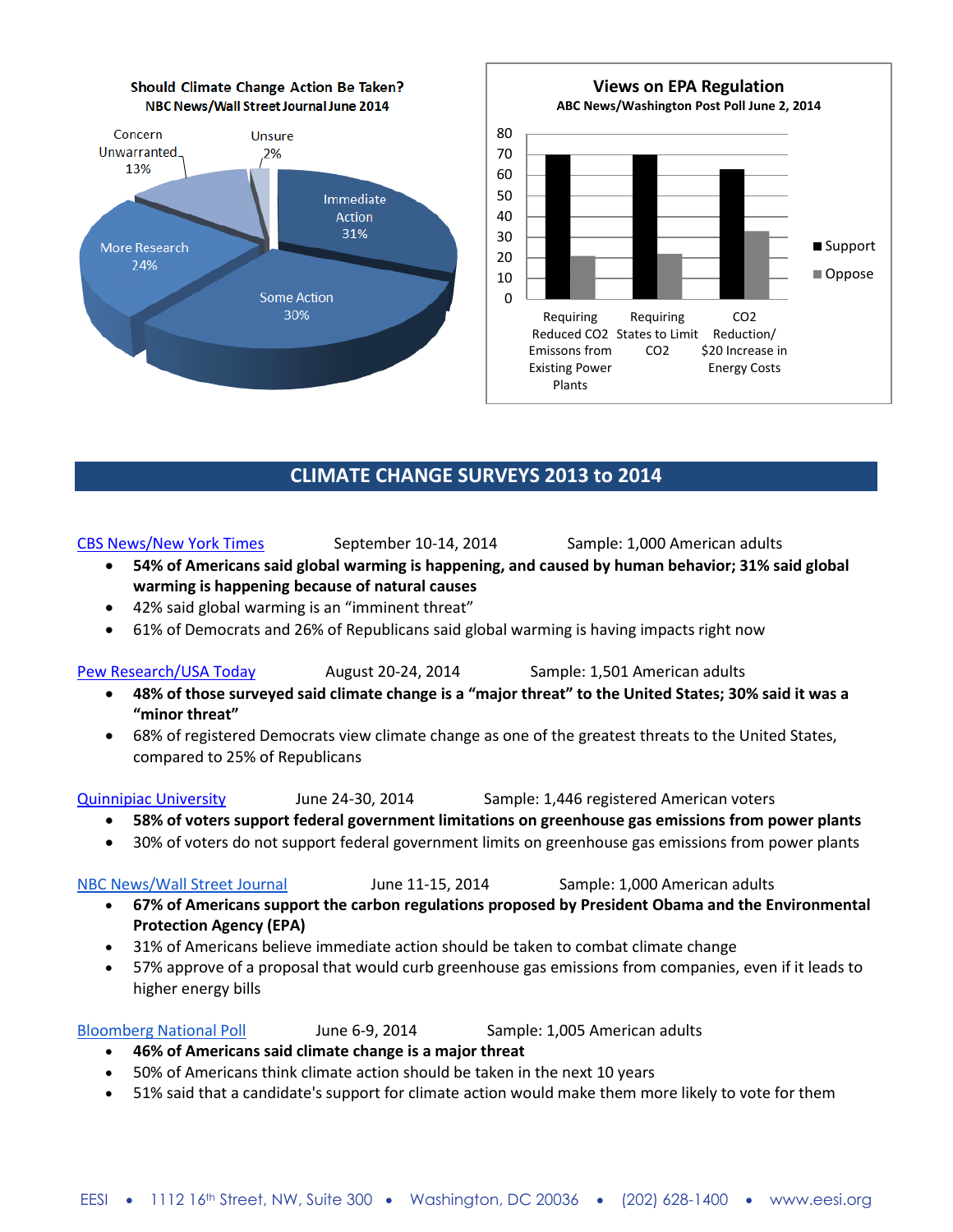### [Resources for the Future/Stanford University](http://www.rff.org/Documents/Stanford-RFF-Global-Warming-Poll-June-2014-TOPLINE.pdf) Furne 4-8, 2014 Sample: 1,023 American adults

- **73% of Americans believe the world's temperature is increasing, and 33% believe that warming is caused by human action**
- Nearly 90% of Americans favor government action to address climate change, and only 27% believe such action will harm the economy
- 49% of respondents said there should be laws requiring power plants to lower greenhouse gas emissions

### [ABC News/Washington Post](http://www.langerresearch.com/uploads/1161a1EPARegulations.pdf) May 29-June 1, 2014 Sample: 1,002 American adults

- **84% of Democrats and 49% of Republicans see climate change as a serious problem**
- 70% of respondents support the EPA's new proposed regulations to reduce carbon dioxide emissions from power plants
- 63% of Americans would support carbon reductions even if it led to an increase in their energy costs
- [CBS](http://www.pollingreport.com/enviro.htm#AutoNumber87) May 16-19, 2014 Sample: 1,009 American adults
	- **46% of respondents believe global climate change is a serious problem that is currently having an impact**
	- 49% believe that global warming is mostly caused by the human activity of burning fossil fuels
	- 32% are very concerned about global warming, while 34% are somewhat concerned
- [Public Religion Research Institute/Brookings](http://publicreligion.org/site/wp-content/uploads/2014/06/Final-Immigration-Survey.pdf) April 7-27, 2014 Sample: 1,538 adults **23% of affiliated Democrats believe that enacting policies to address climate change should be the highest priority for President Obama and Congress**
	- 6% of Republicans think that climate policies should be the highest priority
	- 18% of Americans as a whole say climate change should be the highest political priority

- [University of Michigan](http://closup.umich.edu/issues-in-energy-and-environmental-policy/12/american-acceptance-of-global-warming-retreats-in-wake-of-winter-2014/) March 24-April 9, 2014 Sample: 798 American adults **After this past winter, one third of respondents said they don't believe in global warming**
	- 56% of Americans who don't believe in evidence of global warming said that their own weather observations are a main factor
	- 15% believe that milder winters have a 'very large' influence on their acceptance of global warming, while 24% say milder winters have a 'somewhat' large influence on their opinion
	- 55% of Americans believe there is solid evidence for climate change, a 6% decline since fall 2013

[Yale and Harvard Universities](http://papers.ssrn.com/sol3/papers.cfm?abstract_id=2459057) April/May, 2014 Sample: 1,800 Americans

- **75% of Democrats believe that global warming is caused by humans, while 58% of Republicans did not believe there was solid evidence that warming was occurring**
- Very liberal or strong Democrats are much more likely to believe that global warming poses a very high risk to human health and safety, while strong Republicans are more likely to believe that it poses no risk at all

[Yale and George Mason University](http://environment.yale.edu/climate-communication/article/climate-change-in-the-american-mind-april-2014) **April 11-21, 2014** Sample: 1,013 American adults

- **52% of Americans think global warming, if it is happening, is caused by humans**
- 55% of Americans are "somewhat worried" about climate change; 15% are "very worried"
- 16% of Americans say thousands of people worldwide are dying annually from global warming
- 6% think humans can and will reduce global warming; 42% think humans could reduce global warming, but whether we will or not is unclear

[The AP-GfK](http://ap-gfkpoll.com/main/wp-content/uploads/2014/04/AP-GfK-March-2014-Poll-Topline-Final_SCIENCE.pdf) March 20-24, 2014 Sample: 1,012 American Adults

- **33% of Americans are extremely or very confident that the temperature of the world is rising because of man-made heat trapping gases**
- 15% are not at all confident that the temperature is rising because of the burning of greenhouse gases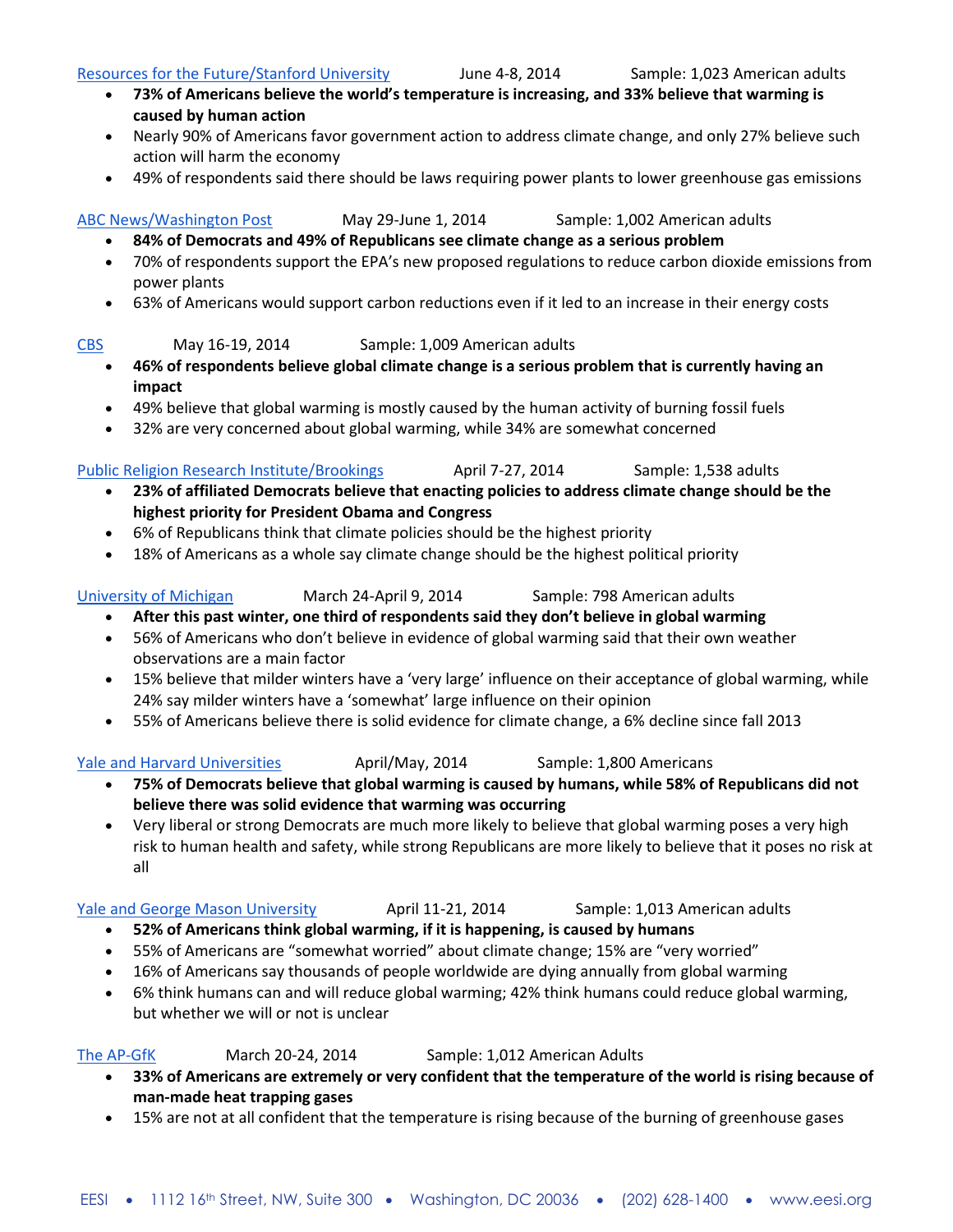### [Harris](http://www.harrisinteractive.com/NewsRoom/HarrisPolls/tabid/447/mid/1508/articleId/1412/ctl/ReadCustom%20Default/Default.aspx) March 12-17, 2014 Sample: 2,234 American adults

- **45% of Americans believe that climate change exists and that humans are mainly responsible for it**
- 30% believe climate change is happening, but that it is not mainly related to human activity
- 13% do not believe that climate change exists
- 31% think the severity of the 2013/2014 winter is proof that climate change is not happening

### [Gallup](http://www.gallup.com/poll/170885/smaller-majorities-favor-gov-pollution-controls.aspx) March 6-9, 2014 Sample: 1,048 American adults

- **65% of Americans support setting stricter emissions and pollution standards on industry and businesses**
- 63% support setting mandatory carbon dioxide and other greenhouse gas (GHG) limits
- However, both of these numbers have gone down significantly since 2007, when 84% supported stricter emissions and pollution standards on industry and 79% supported mandatory CO2 and GHG limits

### [Gallup](http://www.gallup.com/poll/168620/one-four-solidly-skeptical-global-warming.aspx) March 6-9, 2014 Sample: 1,048 American adults

- **39% of Americans are "Concerned Believers," meaning they believe global warming is happening, and is caused by humans**
- 36% of Americans are "Mixed Middle," signifying they hold a combination of views
- 25% of Americans are "Cool Skeptics," which means they are not worried much about global warming

### [Gallup](http://www.gallup.com/poll/167843/climate-change-not-top-worry.aspx) March 6-9, 2014 Sample: 513 American adults

- **24% of those polled said they worry about climate change a great deal, while 31% worry about the quality of the environment**
- 36% of Democrats worry about the issue of climate change a great deal, while 10% of Republicans worry about it a great deal

[Pew Research Center](http://www.people-press.org/2014/01/27/deficit-reduction-declines-as-policy-priority/2/) January 15-19, 2014 Sample: 1,504 American adults

- **29% of Americans viewed climate change as a "top priority" for President Obama and Congress this year, ranking 19th out of 20 issues tested**
- 42% of Democrats view "dealing with global warming" as a "top priority"
- 49% of Americans view protecting the environment as a "top priority," ranking 12th out of 20

#### [Yale and George Mason Universities](http://environment.yale.edu/climate-communication/files/Climate-Policy-Report-November-2013.pdf) Nov. 23–Dec. 9, 2013 Sample: 830 American adults

- **37% of Americans (almost four in ten) think global warming should be a high priority for the President and Congress, and 71% say it should be a medium priority**
- 60% of Americans said the United States should reduce greenhouse gas emissions, regardless of other countries' actions
- 83% of Americans say the U.S. should act on global warming, even if there are economic costs

#### [Yale and George Mason Universities](http://environment.yale.edu/climate-communication/files/Climate-Beliefs-November-2013.pdf) Nov. 23–Dec. 9, 2013 Sample: 830 American adults

- **38% of those surveyed believe they will be personally harmed by climate change, 65% believe future generations will be harmed, and 65% believe plant and animal species will be harmed**
- 63% of Americans believe climate change is happening, while 23% of Americans don't believe it is
- The percentage of Americans who were previously 'unsure' about climate change has dropped from 20% in Spring 2013, to 14% in Fall 2013
- 42% of Americans felt 'hopeful' when thinking about climate change, while 42% said they felt helpless, 42% felt disgusted and 40% felt sad

#### [USA Today](http://www.usatoday.com/story/news/nation/2013/12/19/americans-global-warming/4127803/) Nov. 20 – Dec. 5, 2013 Sample: 801 American adults

- **Three in five Americans see global warming as a serious problem, with two in three Americans believing it will have lasting negative effects on future generations**
- 71% of Americans say they can see the physical effects of global warming
- 28% of Americans believe that global warming made the damage from Superstorm Sandy 'much worse,' although 41% of Americans believe global warming did not impact Sandy
- 55% of Americans support regulations on power plant greenhouse gas emissions